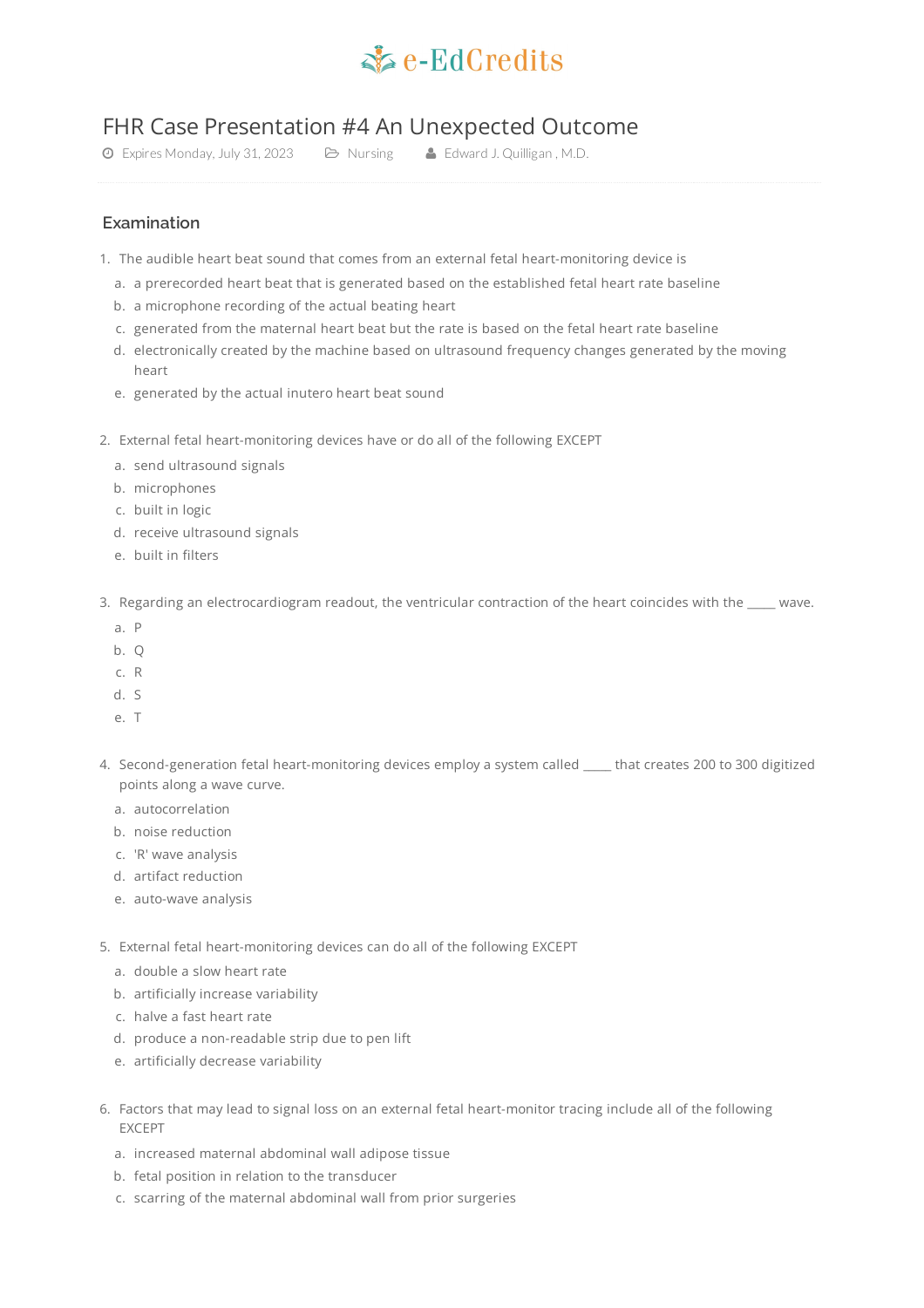## d. maternal movement

e. a lack of fetal movement



The overall variability in strip #1 above is

- a. absent
- b. minimal
- c. moderate
- d. marked
- e. reactive
- 8. Which statement is true regarding maternal heart rates that are recorded using an external fetal heartmonitoring device (especially when the mother is tachycardic)?
	- a. The monitor won't record a maternal baseline rate above 100 BPM.
	- b. Variability is a function that is only seen with fetal heart rate recordings.
	- c. The tracings will not record anything that looks like accelerations.
	- d. A strip with moderate variability and accelerations can be generated.
	- e. The hallmark of a maternal heart rate recording is windows of pen lift and signal loss.
- 9. From surveys of medical malpractice claims in the Untied States in obstetrics \_\_\_\_\_ of the cases that involve a poor neonatal outcome and the fetal heart monitor tracing, implicate the monitoring of the mother's heart rate instead of the fetus.
	- a. 5% to 13%
	- b. 15% to 23%
	- c. 25% to 33%
	- d. 40% to 53%
	- e. 50% to 67%



The variable decelerations seen in Strip #3 above would be described as

a. mild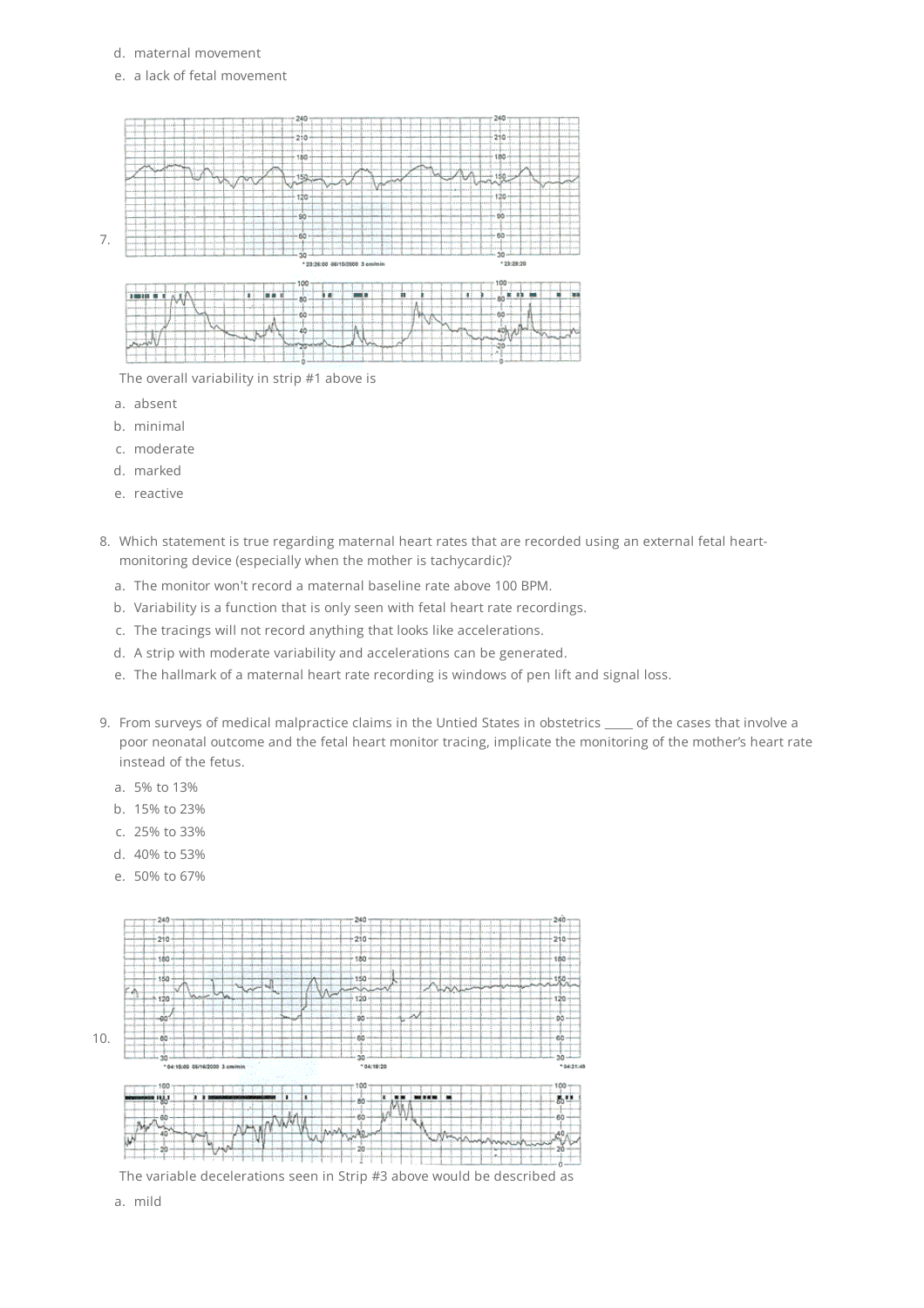- b. moderate
- c. severe
- d. starting at a baseline in the 130's, with a nadir of about 90, lasting for 20 to 30 seconds
- e. non-reassuring because of their recurrent nature
- 11. All of the following statements regarding an internal fetal heart-monitoring device (fetal scalp electrode) are true EXCEPT
	- a. It is considered to be invasive.
	- b. It is a unipolar electrode that involves a stainless steel spiral conductor that is attached to the fetus
	- c. It actually measures the true time interval between 'R' waves of the fetal heart ECG.
	- d. It supplies true beat-to-beat variability
	- e. It can only be used once the membranes are ruptured, and if applied with intact membranes will cause the membranes to become ruptured.
- 12. The risk of infection following the use of a fetal scalp electrode in most studies is
	- a.  $< 1\%$
	- b. 1% to 3%
	- c. 3% to 5%
	- d. 5% to 8%
	- e. 8% to 11%
- 13. The use of a fetal scalp electrode is not recommended in which of the following maternal infection situations?
	- a. Group B Streptococcus screen positive
	- b. Hepatitis B surface antigen positive
	- c. HIV carrier
	- d. Hepatitis C carrier
	- e. Genital herpes with no active lesions
- 14. Regarding patients that are hepatitis C carriers
	- a. The use of a fetal scalp electrode is not recommended.
	- b. The perinatal transmission rate is higher than that of Hepatitis B.
	- c. The use of the hepatitis C vaccine makes the risk of perinatal transmission minimal.
	- d. The perinatal transmission is minimal because the spiral electrode is a solid bore needle
	- e. This topic has not been fully analyzed and thus management will be based on the preferences of the individual healthcare providers.



The variability seen in Strip #6 above is

- a. not interpretable because it is maternal
- b. absent
- c. minimal